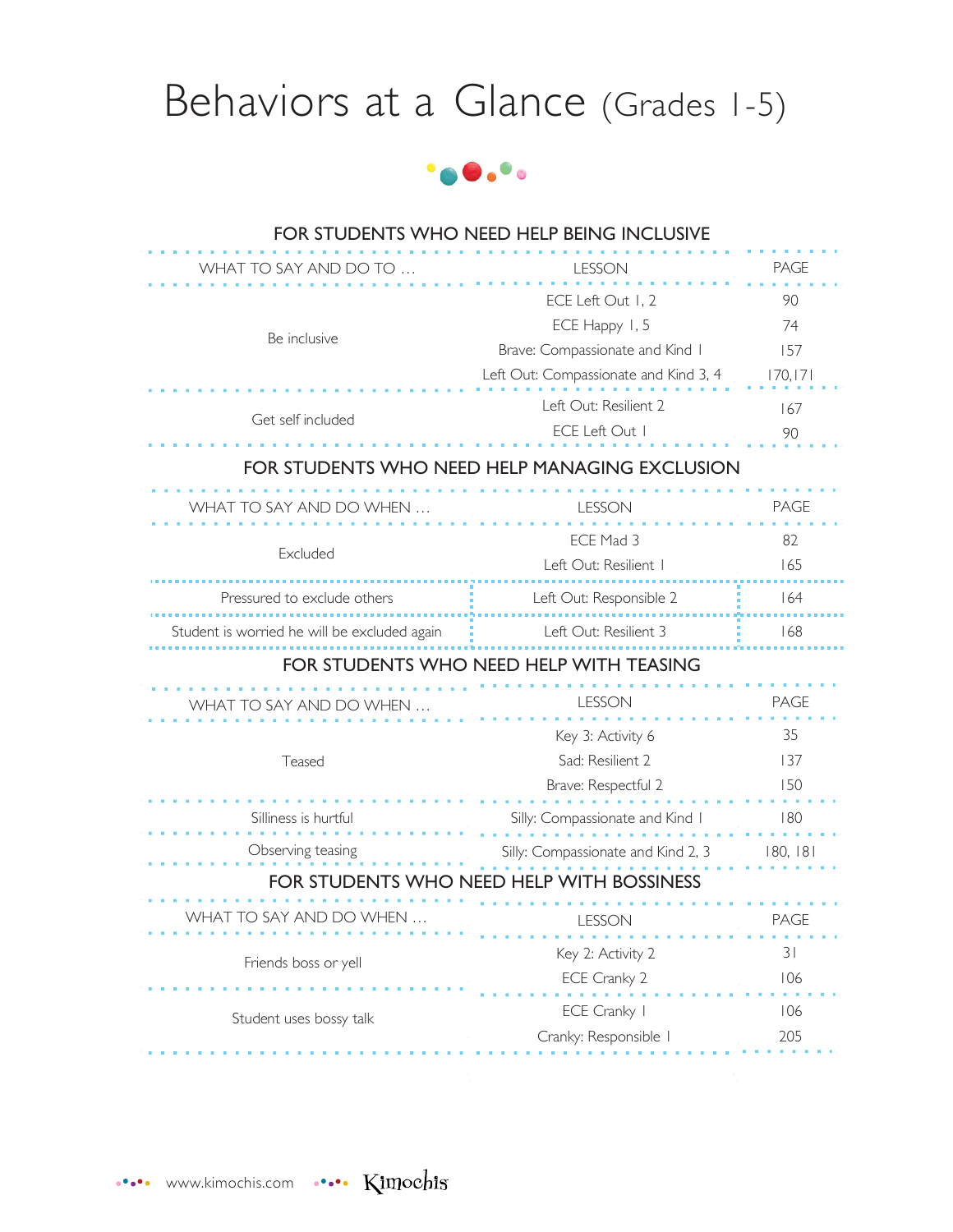| WHAT TO SAY AND DO TO                       | <b>LESSON</b>                                      | <b>PAGE</b> |
|---------------------------------------------|----------------------------------------------------|-------------|
| Deal with getting a mean look               | Key 3: Activity 3                                  | 34          |
| Re-do a hurtful moment                      | Mad: Responsible 4                                 | 44          |
| When friends brag                           | Proud: Respectful I                                | 221         |
| Respond to bragging                         | Proud: Resilient I                                 | 222         |
|                                             | FOR STUDENTS WHO NEED HELP WITH IMPULSIVE BEHAVIOR |             |
| WHAT TO SAY AND DO WHEN                     | <b>LESSON</b>                                      | <b>PAGE</b> |
| Accidentally speaking before thinking       | Proud: Resilient I                                 | 222         |
| Friends make unsafe choices                 | Curious: Responsible                               | 197         |
| Friends distract others                     | ECE Silly 3                                        | 94          |
|                                             | ECE Silly I                                        | 94          |
| Friends get too silly and/or rough          | <b>ECE Frustrated 3</b>                            | 98          |
|                                             | Silly: Respectful 1, 2                             | 176, 177    |
|                                             | ECE Silly 2                                        | 94          |
| Students get too close                      | Silly: Responsible 2                               | 178         |
| Students get too silly                      | Silly: Respectful 2                                | 177         |
| Friends need to calm down                   | Silly: Compassionate and Kind I                    | 180         |
|                                             | FOR STUDENTS WHO NEED HELP STANDING UP FOR SELF    |             |
| WHAT TO SAY AND DO TO                       | <b>LESSON</b>                                      | <b>PAGE</b> |
|                                             | Key 3; Activity 5                                  | 35          |
| Find your voice and set a boundary          | Mad: Responsible 2                                 | 43          |
| Recover after given a mean look             | Key 3: Activity 3                                  | 34          |
| Respond when someone grabs                  | Mad: Responsible 5                                 | 44          |
| Be assertive when silliness gets hurtful    | Silly: Compassionate and Kind 3                    | 8           |
| Comfort self when feeling negative emotions | ECE Sad 2                                          | 78          |
| Send a strong, serious message              | Mad: Responsible 2                                 | 43          |
| Express opinions and beliefs                | Happy: Respectful I                                | 126         |
| Signal that teasing is not funny            | Silly: Compassionate and Kind 3                    | 8           |
|                                             |                                                    |             |

### FOR STUDENTS WHO NEED HELP HANDLING HURTFUL BEHAVIOR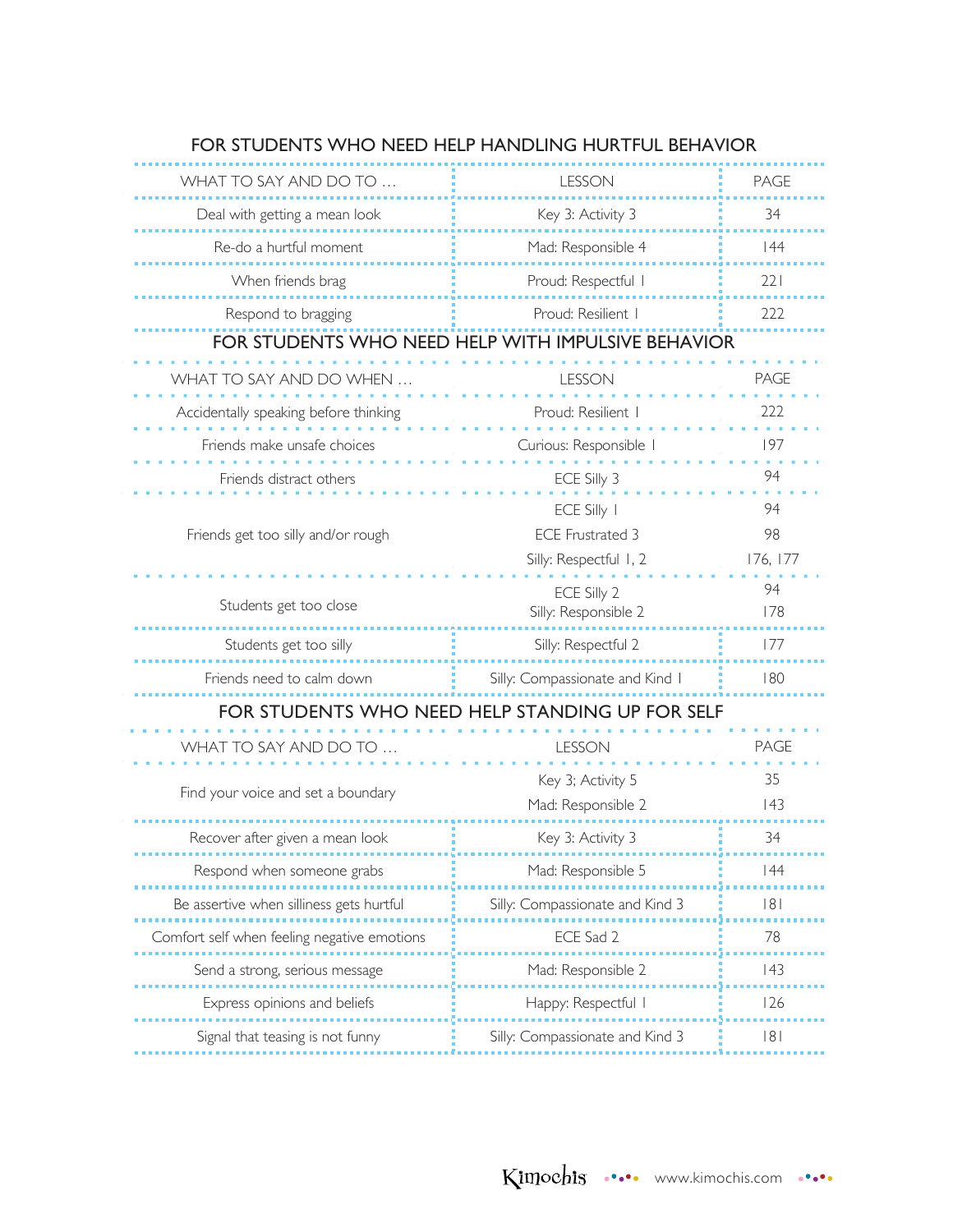## FOR STUDENTS WHO NEED HELP STANDING UP FOR OTHERS

| WHAT TO SAY AND DO WHEN                                      | LESSON                                                  | <b>PAGE</b>    |
|--------------------------------------------------------------|---------------------------------------------------------|----------------|
| Witnessing exclusion                                         | Left Out: Responsible I                                 | 164            |
| Pressured to exclude others                                  | Left Out: Responsible 2                                 | 164            |
| Friends need comfort or encouragement                        | Hopeful: Compassionate and Kind 2, 3                    | 215            |
| Observing teasing                                            | Silly: Compassionate and Kind 2                         | 180            |
| Friend is shut down by other's bragging                      | Proud: Compassionate and Kind 3                         | 224            |
| FOR STUDENTS WHO NEED HELP SHARING EXPERIENCES WITH OTHERS   |                                                         |                |
| WHAT TO SAY AND DO TO                                        | LESSON                                                  | <b>PAGE</b>    |
| Wait for a friend                                            | ECE Happy 2                                             | 74             |
| Share with friends                                           | ECE Happy 3                                             | 74             |
| Proud: Responsible I<br>Celebrate a friend's accomplishments |                                                         | 221<br>223     |
|                                                              | Proud: Compassionate and Kind 1, 2                      |                |
| Celebrate your own accomplishments                           | Proud: Compassionate and Kind 2                         | 223            |
| Give and receive compliments                                 | Happy: Compassionate and Kind 2<br>Proud: Responsible I | 129<br>221     |
|                                                              | ECE Proud 1, 2                                          | $ $   4        |
| Encourage friends when feeling sad/bad/mad                   | <b>ECE Hopeful I</b>                                    | 110            |
| FOR STUDENTS WHO NEED HELP PROBLEM-SOLVING                   |                                                         |                |
| WHAT TO SAY AND DO TO                                        | <b>LESSON</b>                                           | <b>PAGE</b>    |
| Calm and manage anger                                        | Mad: Respectful I<br>Mad: Responsibility 1, 2           | 42<br>142, 143 |
| Use a talking tone of voice<br>.                             | Key 2: Activity I                                       | 30             |
| Manage friends who cut in line, block your view              | Key I: Activity 5<br>ECE Frustrated 1, 2                | 29<br>98       |
| Manage friends who get too close                             | ECE Frustrated 3                                        | 98             |
| Manage friends who don't share toys/materials                | ECE Happy<br>ECE Mad 2                                  | 74<br>82       |
|                                                              | Key 3: Activity 4                                       | 34             |
| Manage friends who grab or take things from you              | ECE Mad 4                                               | 82             |
| Manage friends who don't take turns                          | ECE Mad I                                               | 82             |
| Manage friends who hug too much                              | <b>ECE Frustrated 4</b>                                 | 99             |
| Handle yourself when feelings get the best of you            | Key 5: Activity 2                                       | 39             |
|                                                              |                                                         |                |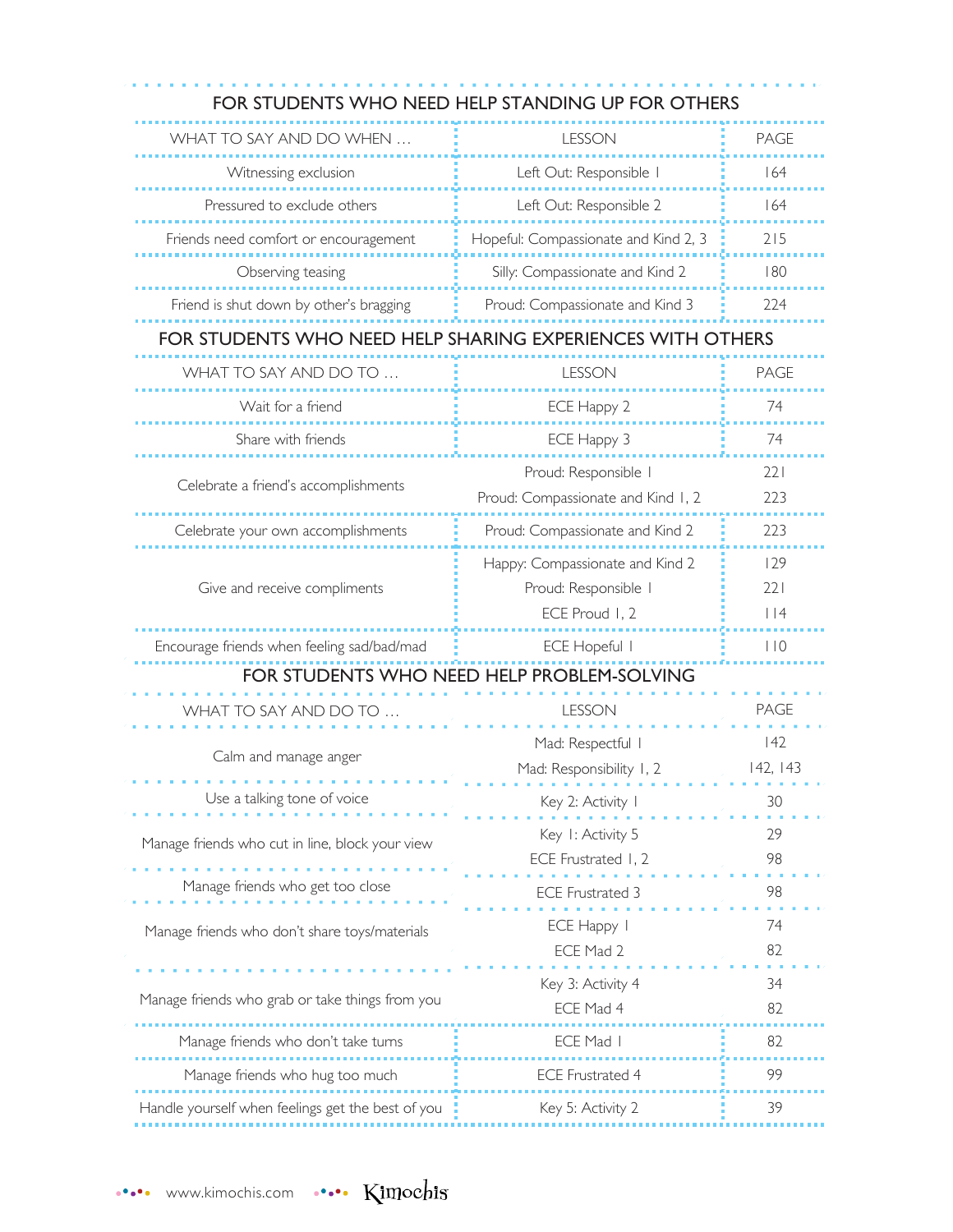| FOR STUDENTS WHO NEED HELP PROBLEM SOLVING (CONTINUED) |                                                          |                  |
|--------------------------------------------------------|----------------------------------------------------------|------------------|
| WHAT TO SAY AND DO TO                                  | <b>LESSON</b>                                            | <b>PAGE</b>      |
| Not take things personally                             | Happy: Resilient I<br>Curious: Respectful I              | 127<br>196       |
| Manage unkindness                                      | Key 2: Activity 2                                        | 31               |
| Politely decline comfort or help from friends          | Sad: Respect  <br>Mad: Compassionate and Kind I          | 134<br>145       |
| Use self-talk to manage frustration/difficulties       | Hopeful: Resilient I                                     | 214              |
| Use tools to manage sadness                            | ECE Sad 2                                                | 78               |
| Make choices that support learning                     | Silly: Responsible I                                     | 177              |
| Help friends make safe and kind choices                | <b>ECE Curious 2</b>                                     | 102              |
| Manage moods                                           | Cranky: Resilient I<br>Hopeful: Resilient 2              | 205<br>214       |
|                                                        | FOR STUDENTS WHO NEED HELP AT PLAY                       |                  |
| WHAT TO SAY AND DO TO                                  | <b>LESSON</b>                                            | PAGE             |
| Gain attention in a positive way before speaking       | Key I: Activity 3                                        | 28               |
| Read body language to keep play positive               | Silly: Resilient 2                                       | 179              |
| Manage friends who play too rough or silly             | ECE Silly 1<br>Silly: Resilient I                        | 94<br>179        |
| Be creative and imaginative in play                    | <b>ECE Curious I</b>                                     | 102              |
| Play safe and kind                                     | <b>ECE Curious 2</b>                                     | 102              |
| Be kind and friendly and share                         | ECE Happy 3                                              | 74               |
| Take turns                                             | ECE Happy 4                                              | 74               |
| Wait for friends                                       | ECE Happy 2                                              | 74               |
| Keep play fun for everyone                             | Curious: Respectful I                                    | 196              |
| Appreciate kindness                                    | ECE Proud 2                                              | $ $  4           |
| Encourage friends                                      | <b>ECE Hopeful I</b><br>Hopeful Compassionate and Kind 2 | $ $ $ $ 0<br>215 |
| FOR STUDENTS WHO NEED HELP WORKING IN PARTNERS         |                                                          |                  |
| WHAT TO SAY AND DO WHEN                                | <b>LESSON</b>                                            | <b>PAGE</b>      |
| Choosing partners                                      | Left Out: Respectful 2                                   | 162              |
| Assigned a partner you might not want to be with       | Left Out: Respectful I                                   | 162              |
|                                                        |                                                          |                  |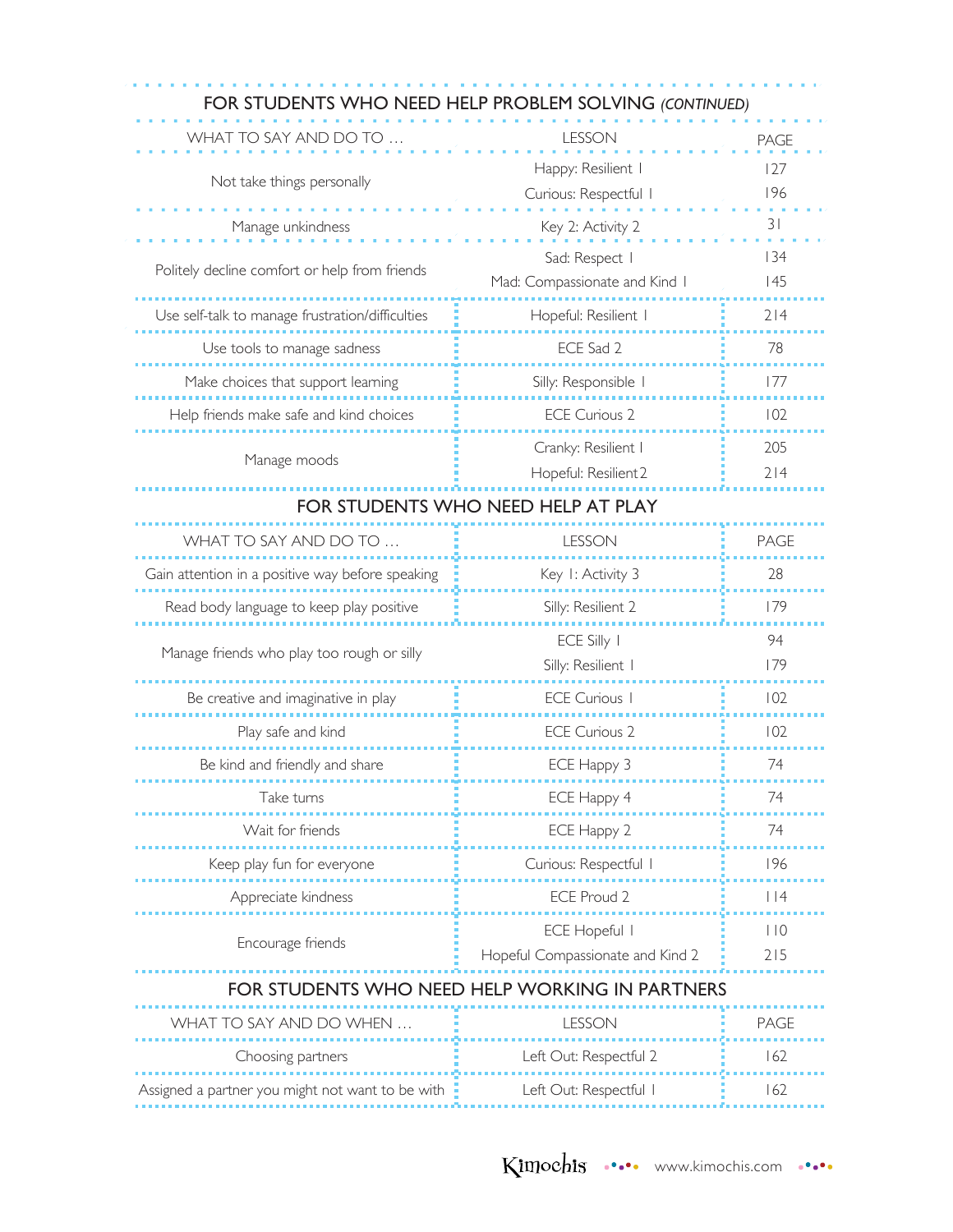| FOR STUDENTS WHO NEED HELP ASKING FOR HELP         |                                        |                |  |
|----------------------------------------------------|----------------------------------------|----------------|--|
| WHAT TO SAY AND DO TO                              | <b>LESSON</b>                          | <b>PAGE</b>    |  |
|                                                    | Brave: Compassionate and Kind 2        | 157            |  |
| Get adult help                                     | ECE Sad 3                              | 78             |  |
| Tell, not tattle                                   | Left Out: Resilient I                  | 165            |  |
| FOR STUDENTS WHO                                   | TRYING NEW THINGS                      |                |  |
| WHAT TO SAY AND DO TO                              | <b>LESSON</b>                          | <b>PAGE</b>    |  |
|                                                    | Happy: Resilient I                     |                |  |
|                                                    | Mad: Resilient I                       | 127            |  |
| Use optimistic self-talk                           | Sad: Responsible I                     | 145            |  |
|                                                    | Hopeful: Resilient I                   | 135<br>214     |  |
| Try new things when feeling reluctant              | ECE Brave I                            |                |  |
|                                                    | Frustrated: Resilient 1, 2, 3          | 86             |  |
| Persevere when frustrated                          |                                        | 188, 189, 190  |  |
| Recover after making mistakes                      | Frustrated: Resilient 4                | 190            |  |
|                                                    | FOR STUDENTS WHO NEED HELP APOLOGIZING |                |  |
| WHAT TO SAY AND DO TO                              | <b>LESSON</b>                          | <b>PAGE</b>    |  |
| Listen to how you may have created hurt feelings   | Key 4: Activity 3                      | 37             |  |
|                                                    | Key 5: Activity I                      |                |  |
|                                                    | Key 5: Activity 3                      | 38             |  |
|                                                    | Mad: Responsible 4                     | 40             |  |
| Apologize                                          | Sad: Responsible 2                     | 44             |  |
|                                                    | Silly: Compassionate and Kind 4        | 136            |  |
|                                                    | Curious: Resilient I                   | 8              |  |
| Deal with insincere apologies                      | Key 6: Activity 2                      | 198            |  |
|                                                    | FOR STUDENTS WHO NEED HELP FORGIVING   | 41             |  |
|                                                    |                                        |                |  |
| WHAT TO SAY AND DO TO                              | ESSON                                  | PAGE           |  |
| Forgive                                            | Key 6: Activity I                      | 4 <sub>1</sub> |  |
|                                                    | Brave: Resilient 2                     | 155            |  |
| FOR STUDENTS WHO NEED HELP WITH NONVERBAL LANGUAGE |                                        |                |  |
|                                                    |                                        |                |  |
| WHAT TO SAY AND DO TO                              | <b>LESSON</b>                          | <b>PAGE</b>    |  |
| Read body language                                 | Key 3: Activity 2                      | 32             |  |
|                                                    | Frustrated: Responsible 2              | 187            |  |
| Use facial expression that matches feeling         | Key 3: Activity 2                      | 32             |  |
|                                                    | Frustrated: Responsible 3              | 188            |  |